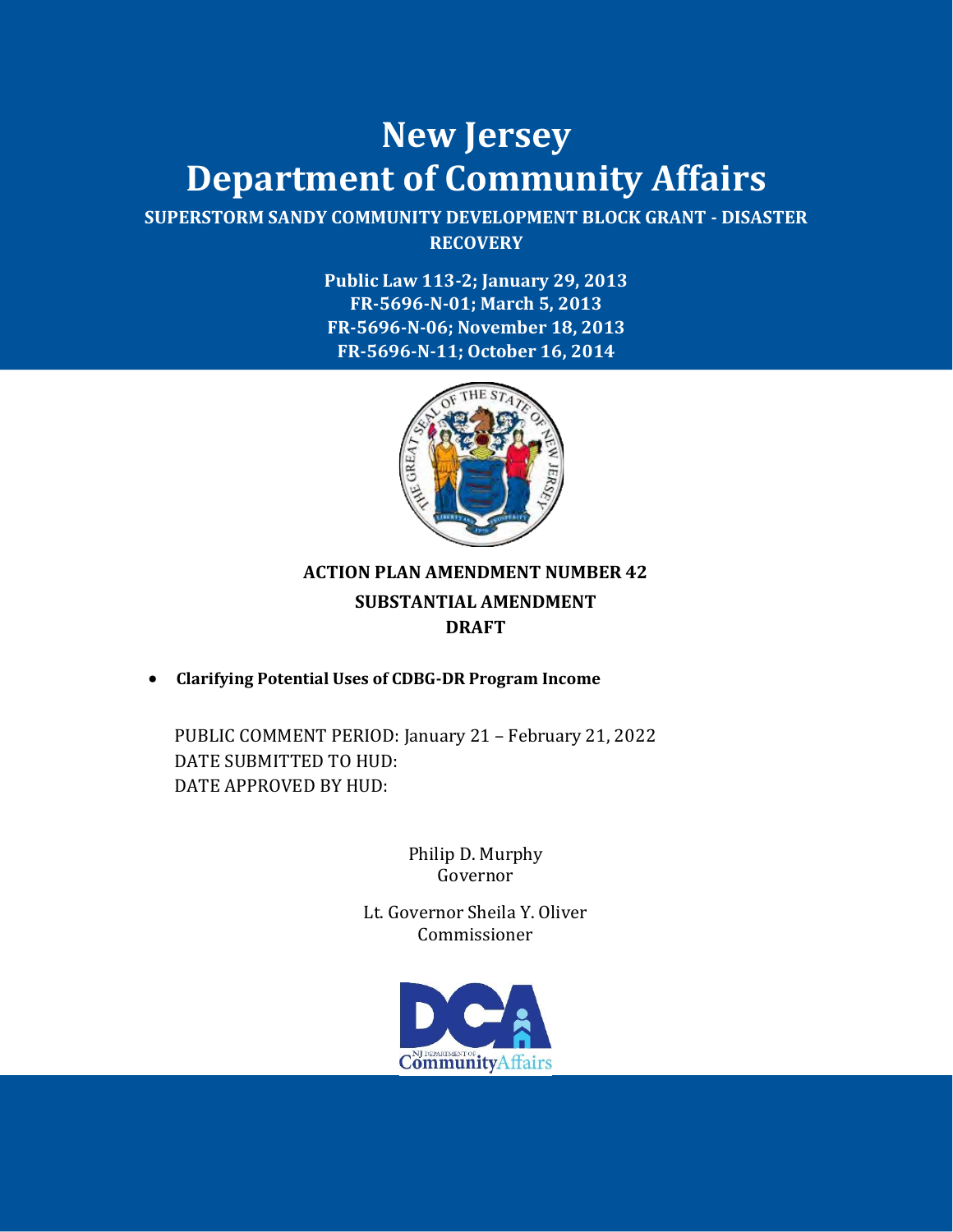### SECTION 1: OVERVIEW

New Jersey (State) received approval from the U.S. Department of Housing and Urban Development (HUD) for the State's Community Development Block Grant-Disaster Recovery (CDBG-DR) Action Plan on April 29, 2013. The Action Plan described the State's allocation of \$1,829,520,000 of first round CDBG-DR funds allocated by HUD to support New Jersey recovery efforts. As Grantee, the Department of Community Affairs (DCA) was chosen to administer the CDBG-DR grant. Since that time, HUD has approved forty-one amendments to the Action Plan, including Substantial Amendment Number 7, which detailed the allocation of \$1,463,000,000 of second round CDBG-DR funds across the recovery programs, and Substantial Amendment Number 11, which described the allocation of \$501,909,000 of the third (and final) round of CDBG-DR funds intended to address unmet recovery needs.

This **Action Plan Amendment Number 42 (APA 42)** is considered a substantial amendment according to the definition stipulated in the March 5, 2013 HU[D Federal Register](https://www.gpo.gov/fdsys/pkg/FR-2013-03-05/pdf/2013-05170.pdf)  Notice [5696-N-01](https://www.gpo.gov/fdsys/pkg/FR-2013-03-05/pdf/2013-05170.pdf) and in accord with the State's Citizen Participation Plan because it changes the eligibility criteria as it relates to the State's expenditure of program income.

This Amendment is available in English and Spanish through DCA's website [https://www.nj.gov/dca/ddrm/,](https://www.nj.gov/dca/ddrm/) and can be obtained by email to DisasterRecoveryandMitigation@dca.nj.gov (Subject: Action Plan Amendment 42) or by contacting Division of Disaster Recovery and Mitigation Constituent Services at 609-292- 3750. To obtain a translated copy in a language other than Spanish, please contact Neda Hartman, the language access plan coordinator, at (609) 633-2787 or neda.hartman@dca.nj.gov.

The public comment period for Action Plan Amendment 42 is open from 9:00 a.m. on January 21, 2022 to 5:00 p.m. on February 21, 2022. Per HUD requirements, a public hearing will be held during the comment period on February 4, 2022 from 2:30 p.m. to 3:30 p. m. The public hearing will be held virtually on the Microsoft Teams platform. To access the link for the public hearing, please visi[t https://www.nj.gov/dca/ddrm/.](https://www.nj.gov/dca/ddrm/) The State will make all possible accommodations to ensure that the hearing is accessible for those with visual or hearing disabilities. The hearing will include an option for closed captioning to provide effective communication and the recording will be posted to the DCA website. To request a specific accommodation or a link to the recording, please contact Lisa Ryan at lisa.ryan@dca.nj.gov.

Comments on this proposed amendment can be submitted at the public hearing, or via email to [lisa.ryan@dca.nj.gov](mailto:lisa.ryan@dca.nj.gov) or to the attention of Lisa Ryan, New Jersey Department of Community Affairs, Division of Disaster Recovery and Mitigation, 101 South Broad Street, Post Office Box 823, Trenton, New Jersey 08625-0823. All comments are given the same consideration regardless of the method of submission.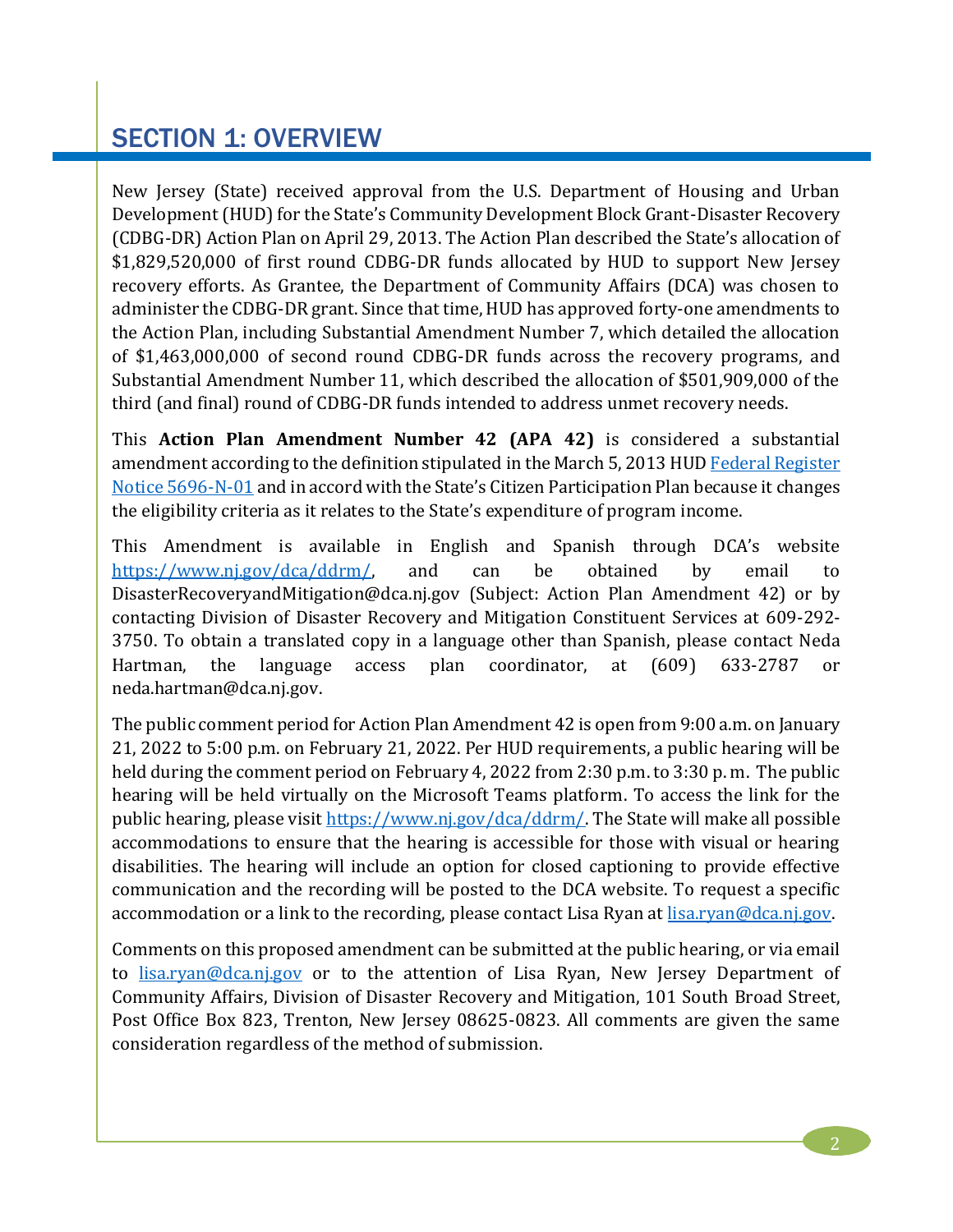This Amendment clarifies the State's use of program income.

#### Clarification of Potential Uses of CDBG-DR Program Income

Program income is the gross income received by the CDBG-DR Grantee (here, DCA) or any of its subrecipients (e.g., the Economic Development Authority, Housing and Mortgage Finance Agency, Department of Environmental Protection) that is directly generated from the use of CDBG-DR funds. While program income can be generated various ways, perhaps the most common example is payments of principal and interest on loans that were made using CDBG-DR funds. Additional information regarding how program income may be generated and used is available at 24 C.F.R. §570.489 and 24 C.F.R. §570.504, as well as on [HUD's website](https://www.hudexchange.info/sites/onecpd/assets/File/Basically-CDBG-State-Chapter-16-Financial-Management.pdf).

In APA 40, New Jersey qualified three options for the use of program income: (1) program income is maintained by the state agency administering the program (DCA or a subrecipient) to pay the agency's next CDBG-DR eligible expense; (2) program income is transferred from a subrecipient to DCA to pay the next CDBG-DR eligible expense; (3) program income is used as a revolving loan fund for CDBG-DR eligible purposes.

Through this amendment, the State now allows program income to be used for all eligible purposes under federal requirements. Consistent with HUD Federal Register Notice FR-5696-N-01, this includes the option to transfer unbudgeted program income to the State's annual CDBG program. Collectively, these options ensure rapid expenditure of program income and minimize any impact on the timely obligation and expenditure of CDBG-DR funds.